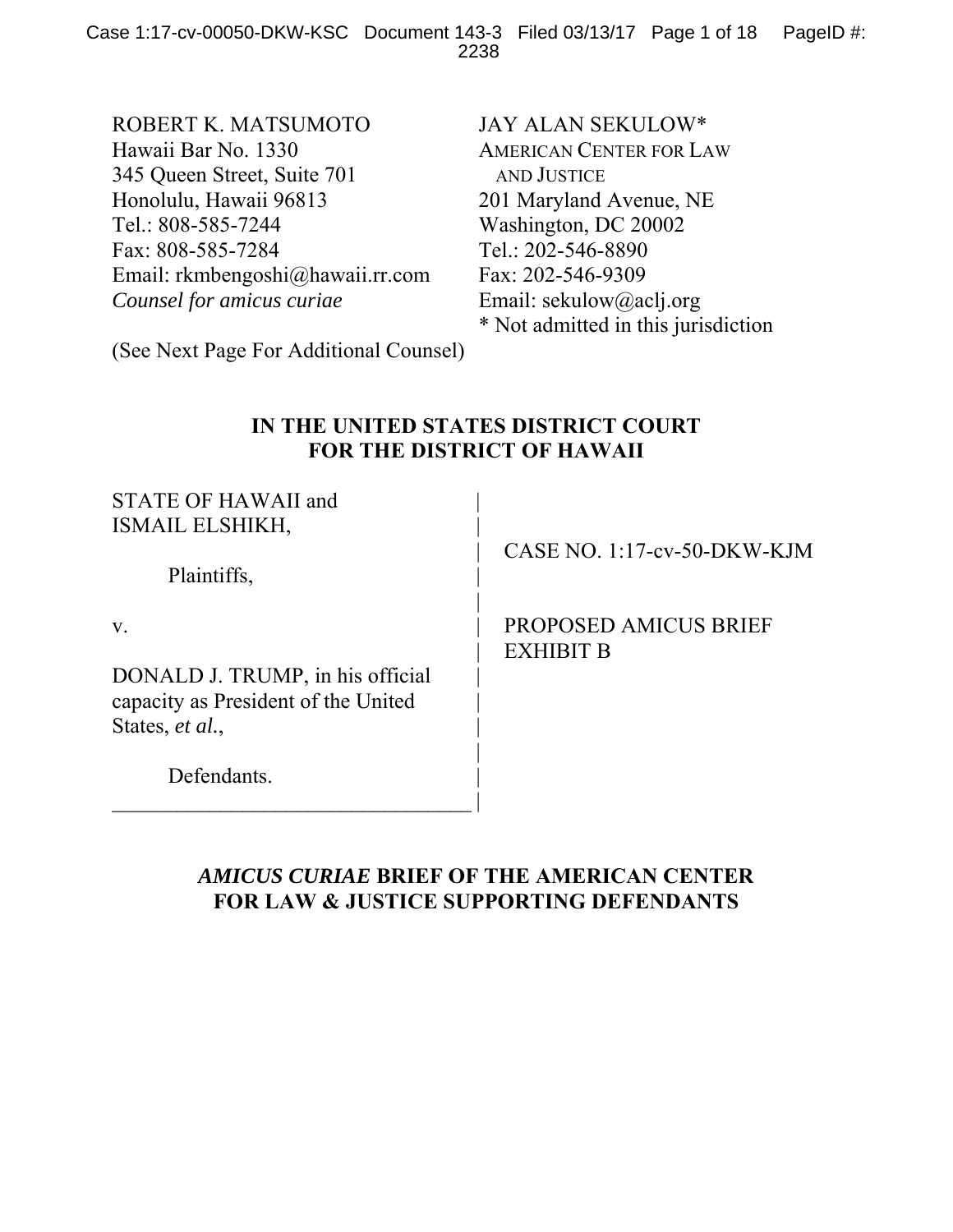### **Additional Counsel**

STUART J. ROTH\* COLBY M. MAY\* ANDREW J. EKONOMOU\* JORDAN SEKULOW\* CRAIG L. PARSHALL\* MATTHEW R. CLARK\* BENJAMIN P. SISNEY\* AMERICAN CENTER FOR LAW AND JUSTICE 201 Maryland Avenue, NE Washington, DC 20002 Tel.: 202-546-8890 Fax: 202-546-9309

FRANCIS J. MANION\* GEOFFREY R. SURTEES\* AMERICAN CENTER FOR LAW AND JUSTICE 6375 New Hope Road New Hope, Kentucky 40052 Tel.: 502-549-7020 Fax: 502-549-5252

EDWARD L. WHITE III\* ERIK M. ZIMMERMAN\* AMERICAN CENTER FOR LAW AND JUSTICE 3001 Plymouth Road, Suite 203 Ann Arbor, Michigan 48105 Tel.: 734-680-8007 Fax: 734-680-8006

\* Not admitted in this jurisdiction

*Counsel for amicus curiae*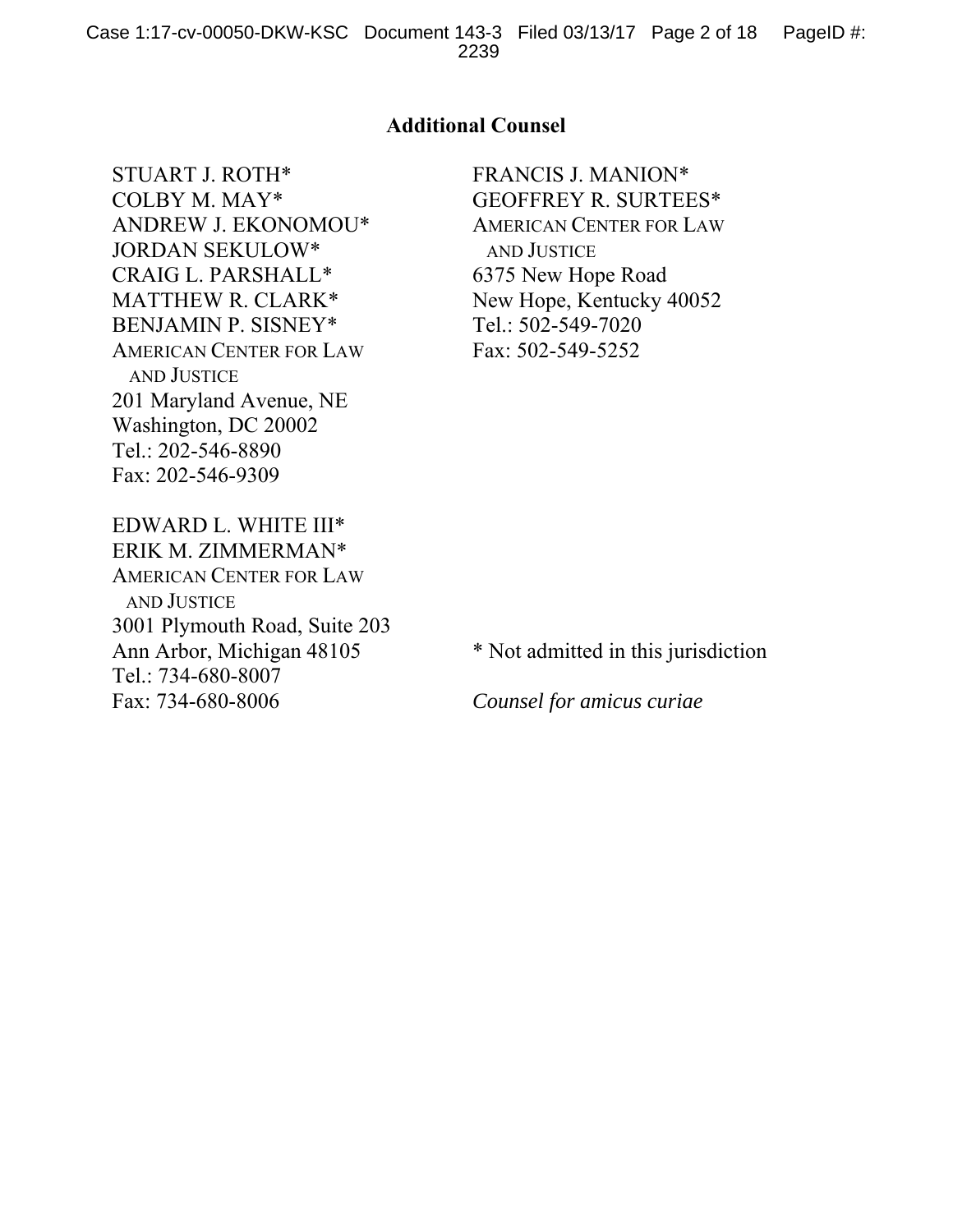### **Interest of** *Amicus Curiae*

 The American Center for Law and Justice (ACLJ) is an organization dedicated to the defense of constitutional liberties secured by law. Counsel for the ACLJ have presented oral argument, represented parties, and submitted *amicus* briefs before the Supreme Court of the United States and other courts around the country in cases concerning the First Amendment and immigration law. *See, e.g., FEC v. Wisc. Right to Life*, 551 U.S. 449 (2007); *McConnell v. FEC*, 540 U.S. 93 (2003); *United States v. Texas*, 136 S. Ct. 2271 (2016). The ACLJ has actively defended, through advocacy and litigation, immigration policies that protect American citizens.**<sup>1</sup>**

### **Argument**

**I. Supreme Court precedent dictates that the challenged Executive Order be reviewed under the deferential standards applicable to the immigration policymaking and enforcement decisions of the political branches, which the Order satisfies.** 

 Plaintiffs have treated this case as if it were a run-of-the-mill Establishment Clause case. It is not. The cases they primarily rely upon, which green-lighted a detailed inquiry into the primary purpose and effect of the government's actions, involved factual contexts such as the public display of the Ten Commandments and laws concerning public education. In stark contrast, this case involves the

 $\overline{a}$ 

**<sup>1</sup>** No party to the case drafted any portion of this *amicus curiae* brief, and no one other than *amicus curiae*, its members, or its counsel paid for the preparation or submission of the brief.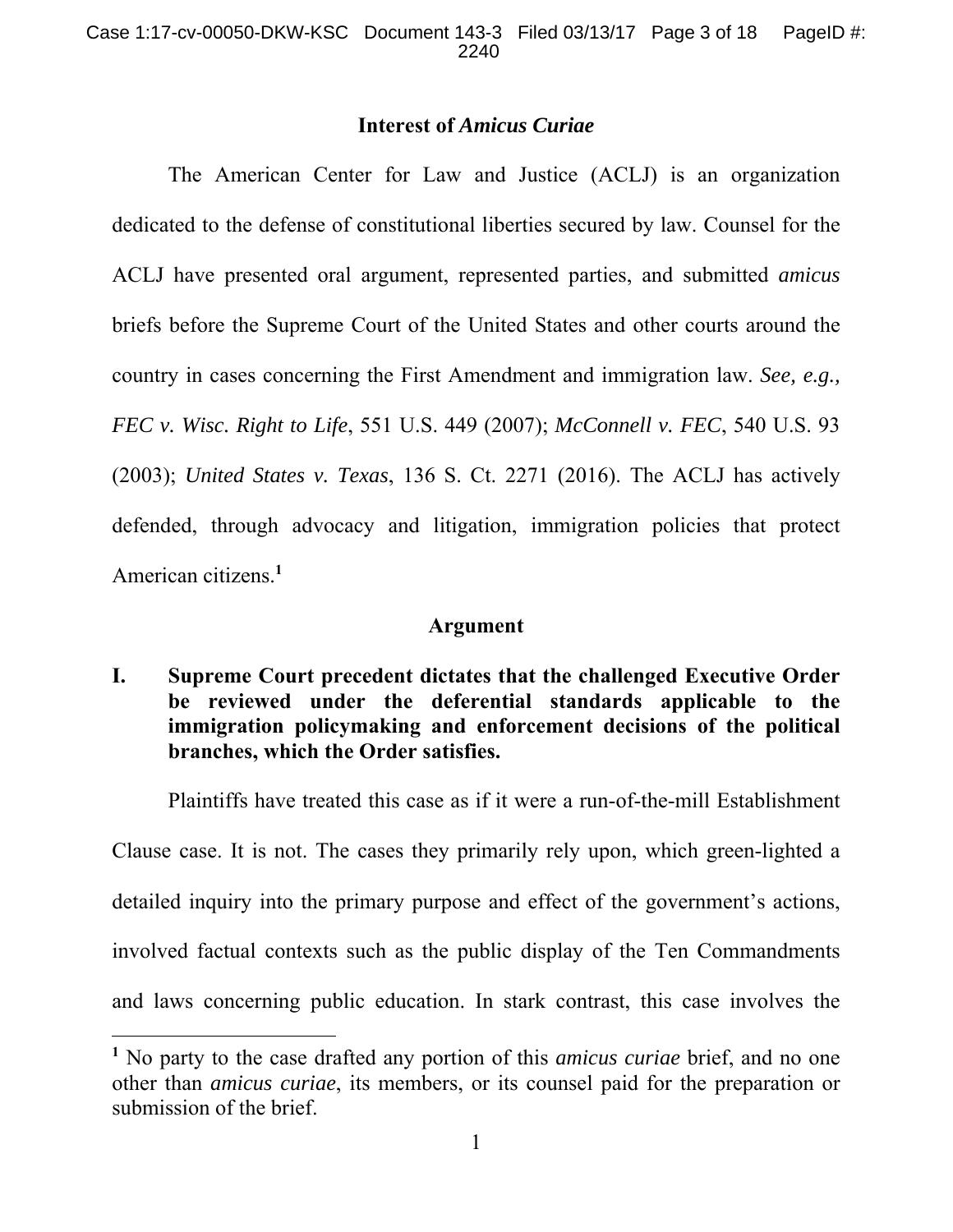special context of an executive order ("EO") concerning the entry into the United States of refugees and nationals of certain countries of particular concern, enacted pursuant to the President's constitutional and statutory authority. When the Supreme Court has considered constitutional challenges to immigration-related actions of this sort, it has declined to subject those actions to the same level of scrutiny applied to non-immigration-related actions, choosing instead to take a considerably more deferential approach. The EO is valid under this standard.

## **A. Judicial review of the immigration-related actions of the political branches is deferential.**

 "The Supreme Court has 'long recognized the power to expel or exclude aliens as a fundamental sovereign attribute exercised by the Government's political departments largely immune from judicial control.'" *Cardenas v. United States*, 826 F.3d 1164, 1169 (9th Cir. 2016) (quoting *Fiallo v. Bell*, 430 U.S. 787, 792 (1977)). Indeed, "an alien seeking initial admission to the United States requests a privilege and has no constitutional rights regarding his application, for the power to admit or exclude aliens is a sovereign prerogative." *Landon v. Plasencia*, 459 U.S. 21, 32 (1982). Moreover, the Constitution "is not a suicide pact," *Kennedy v. Mendoza-Martinez*, 372 U.S. 144, 160 (1963), and protecting national security is the government's first responsibility. The President has broad national security powers, which may be exercised through immigration restrictions. *Harisiades v. Shaughnessy*, 342 U.S. 580, 588 (1952).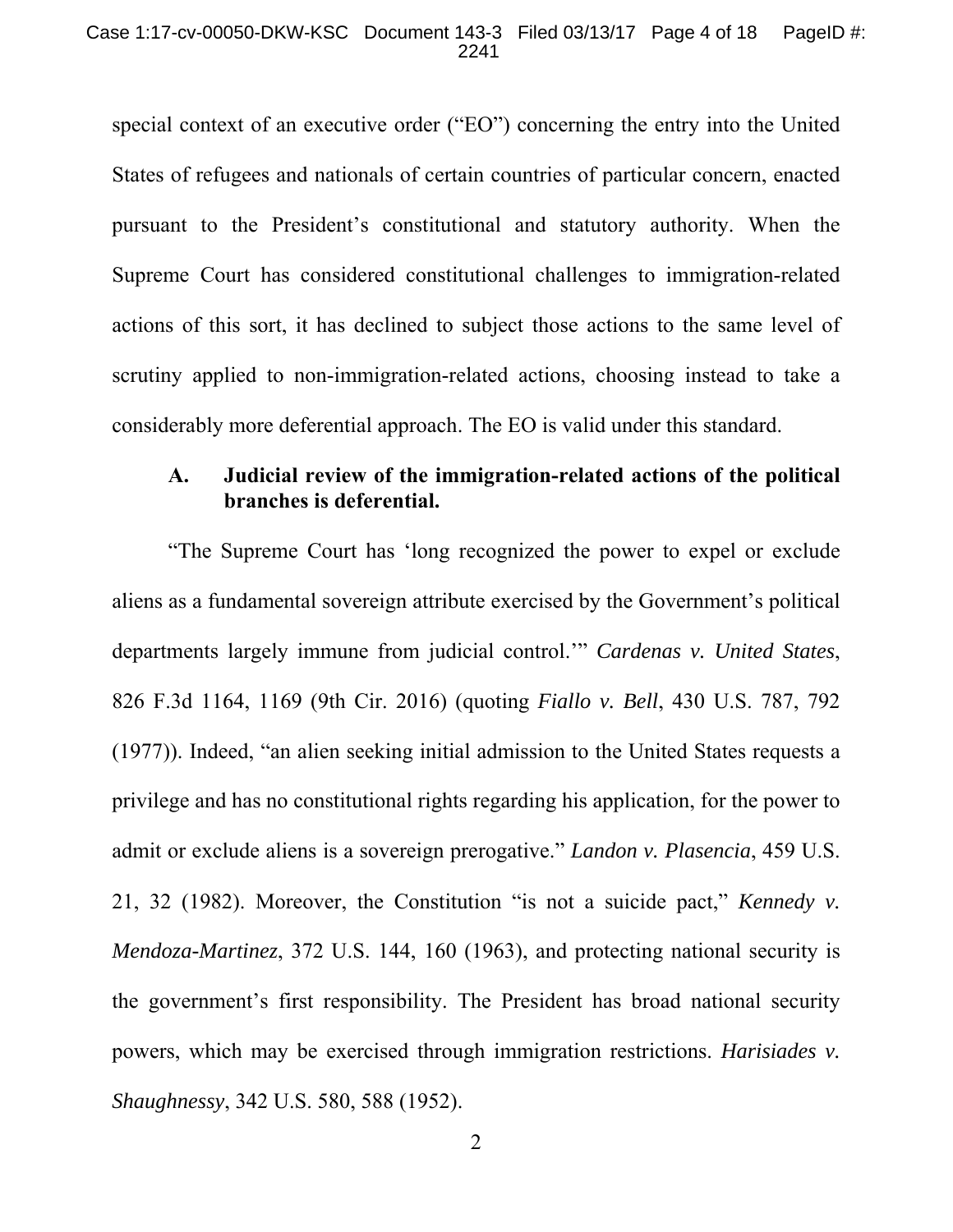Plaintiffs' requested TRO would also undercut the considered judgment of

Congress that

[w]henever the President finds that the entry of any aliens or of any class of aliens into the United States would be detrimental to the interests of the United States, he may by proclamation, and for such period as he shall deem necessary, suspend the entry of all aliens or any class of aliens as immigrants or nonimmigrants, or impose on the entry of aliens any restrictions he may deem to be appropriate.

8 U.S.C. § 1182(f). Where, as here, a President's action is authorized by Congress, his "'authority is at its maximum, for it includes all that he possesses in his own right plus all that Congress can delegate.'" *Zivotofsky ex rel. Zivotofsky v. Kerry*, 135 S. Ct. 2076, 2083-84 (2015) (citation omitted). The EO falls squarely within the President's constitutional and statutory authority.

## **B. The Order is constitutional under the Supreme Court's deferential standards applicable to constitutional challenges to the political branches' immigration-related actions.**

 In *Kleindienst v. Mandel*, 408 U.S. 753, 770 (1972), the Court rejected a First Amendment challenge to the Attorney General's decision to decline to grant a waiver that would have allowed a Belgian scholar to enter the country on a visa in order to speak to American professors and students. The plaintiffs (American professors) contended that the denial deprived them of their First Amendment right to receive information from him. The Court noted that, although it had previously "referred to a First Amendment right to 'receive information and ideas,'" the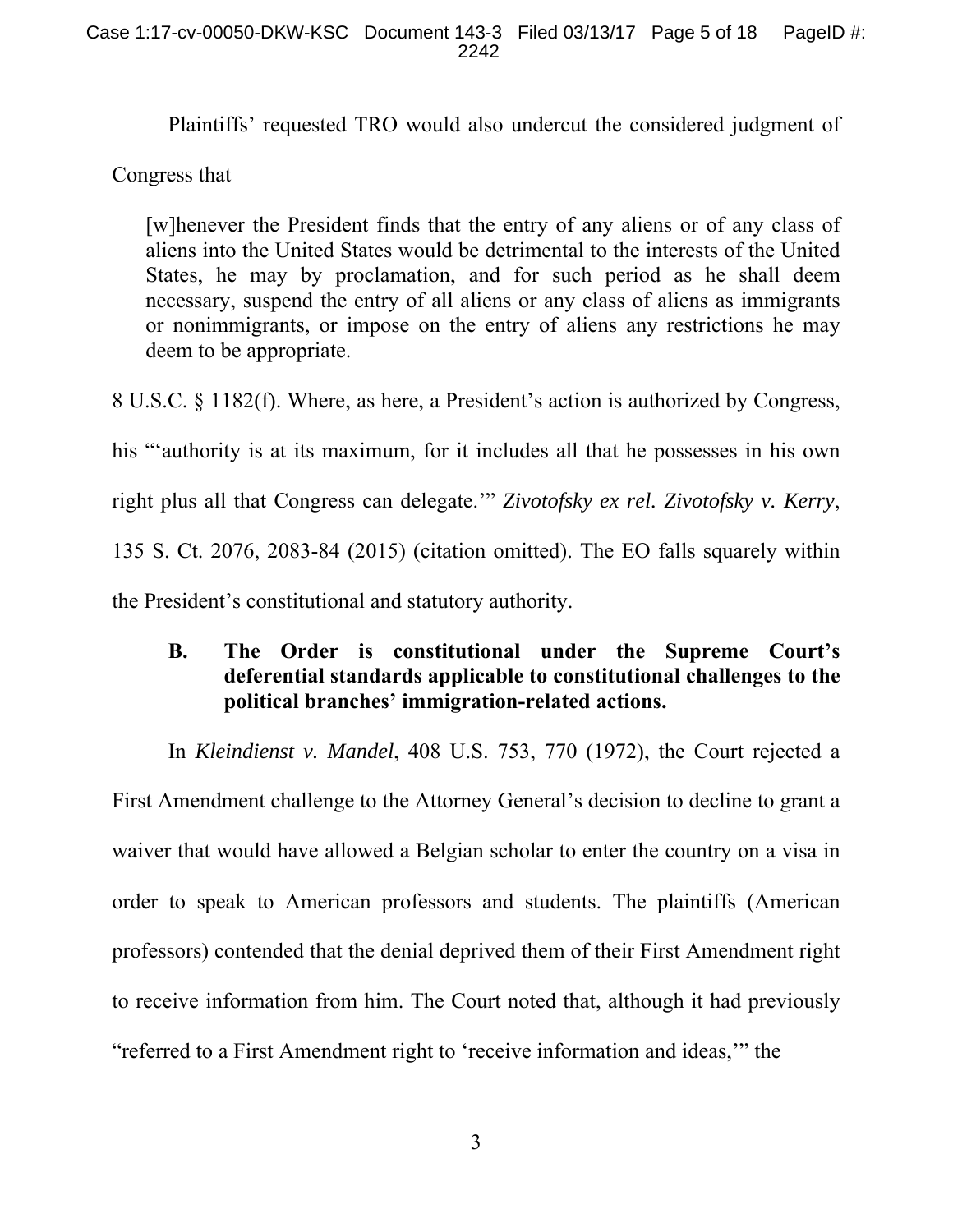[r]ecognition that First Amendment rights are implicated, however, is not dispositive of our inquiry here. In accord with ancient principles of the international law of nation-states . . . the power to exclude aliens is "inherent in sovereignty, necessary for maintaining normal international relations and defending the country against foreign encroachments and dangers--a power to be exercised exclusively by the political branches of government."

*Id.* at 764-66 (citations omitted). The Court concluded by stating that

plenary congressional power to make policies and rules for exclusion of aliens has long been firmly established. In the case of an alien excludable under  $\S 212$ (a)(28), Congress has delegated conditional exercise of this power to the Executive. We hold that when the Executive exercises this power negatively on the basis of a facially legitimate and bona fide reason, the courts will neither look behind the exercise of that discretion, nor test it by balancing its justification against the First Amendment interests of those who seek personal communication with the applicant.

*Id.* at 769-70; *see also Kerry v. Din*, 135 S. Ct. 2128, 2139-41 (2015) (Kennedy, J.,

concurring) (the government's statement that a visa application was denied due to suspected involvement with terrorist activities "satisf[ied] *Mandel*'s 'facially legitimate and bona fide' standard").

 Similarly, in *Fiallo*, the Court rejected a challenge to statutory provisions that granted preferred immigration status to most aliens who are the children or parents of U.S. citizens or lawful permanent residents, except for illegitimate children seeking that status by virtue of their biological fathers, and the fathers themselves. 430 U.S. at 788-90. The Court stated:

At the outset, it is important to underscore the limited scope of judicial inquiry into immigration legislation. This Court has repeatedly emphasized that "over no conceivable subject is the legislative power of Congress more complete than it is over" the admission of aliens. . . . [W]e observed recently that in the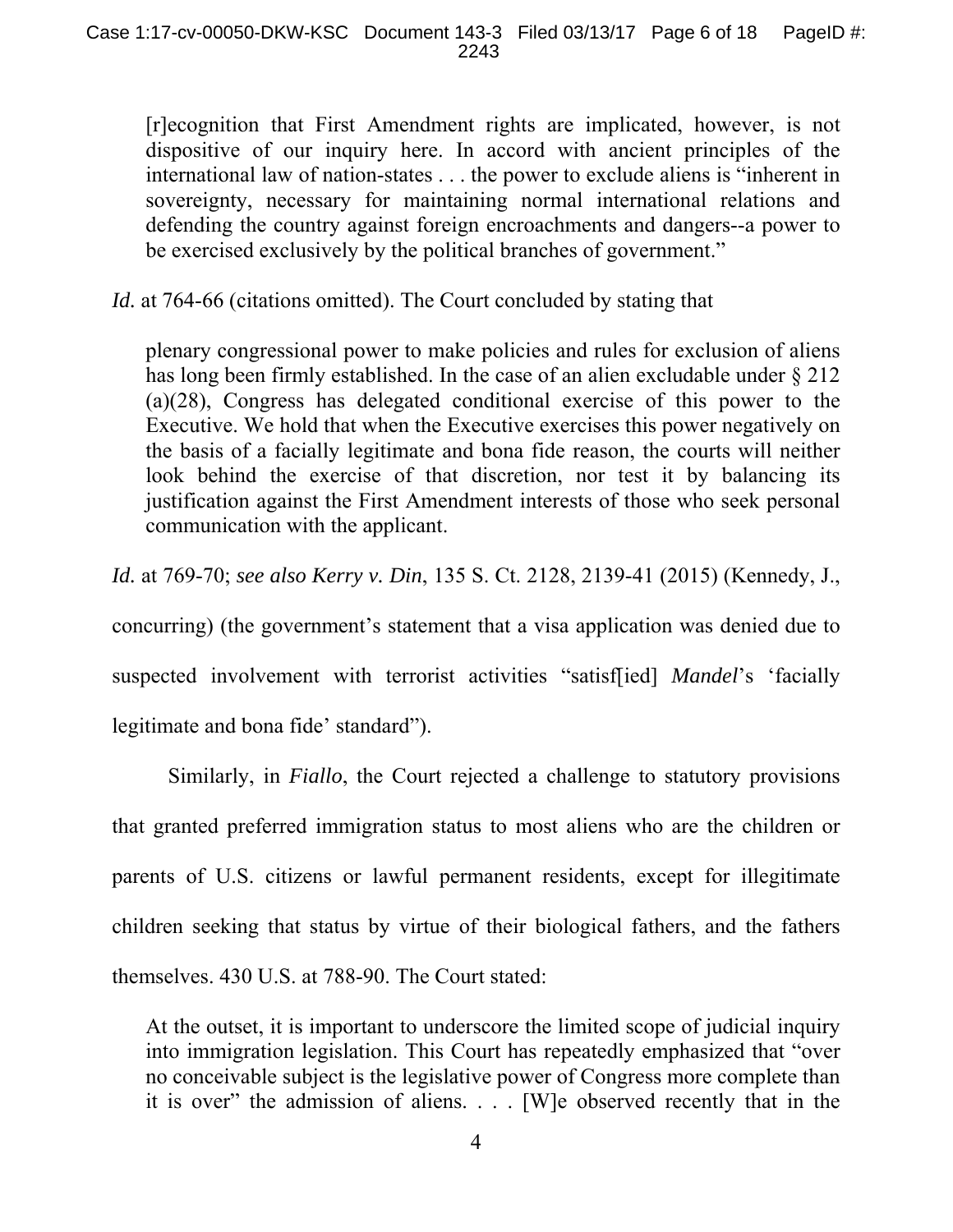exercise of its broad power over immigration and naturalization, "Congress regularly makes rules that would be unacceptable if applied to citizens." . . .

*Id.* at 792 (citations omitted).

 $\overline{a}$ 

 The Court noted that it had previously "resolved similar challenges to immigration legislation based on other constitutional rights of citizens, and has rejected the suggestion that more searching judicial scrutiny is required." *Id.* at 794. The Court stated, "[w]e can see no reason to review the broad congressional policy choice at issue here under a more exacting standard than was applied in *Kleindienst v. Mandel*, a First Amendment case." *Id.* at 795.**<sup>2</sup>** The Court emphasized that "it is not the judicial role in cases of this sort to probe and test the justifications for the legislative decision." *Id.* at 799. The Court concluded that the plaintiffs raised "policy questions entrusted exclusively to the political branches of our Government. . . ." *Id.* at 798; *see also Washington v. Trump*, 2017 U.S. App. LEXIS 2369, at \*15-16 (9th Cir. 2017) (courts "owe substantial deference to the immigration and national security policy determinations of the political branches" when deciding whether such policies are constitutional).

**<sup>2</sup>** A Ninth Circuit panel's statement that the *Mandel* standard does not apply to "exercises of policymaking authority at the highest levels of the political branches," *Washington*, 2017 U.S. App. LEXIS 2369, at \*17-18, is undercut by *Fiallo*'s reliance upon *Mandel* in the context of a Congressional statute which, like the EO, is an "exercise[] of policymaking authority at the highest levels of the political branches."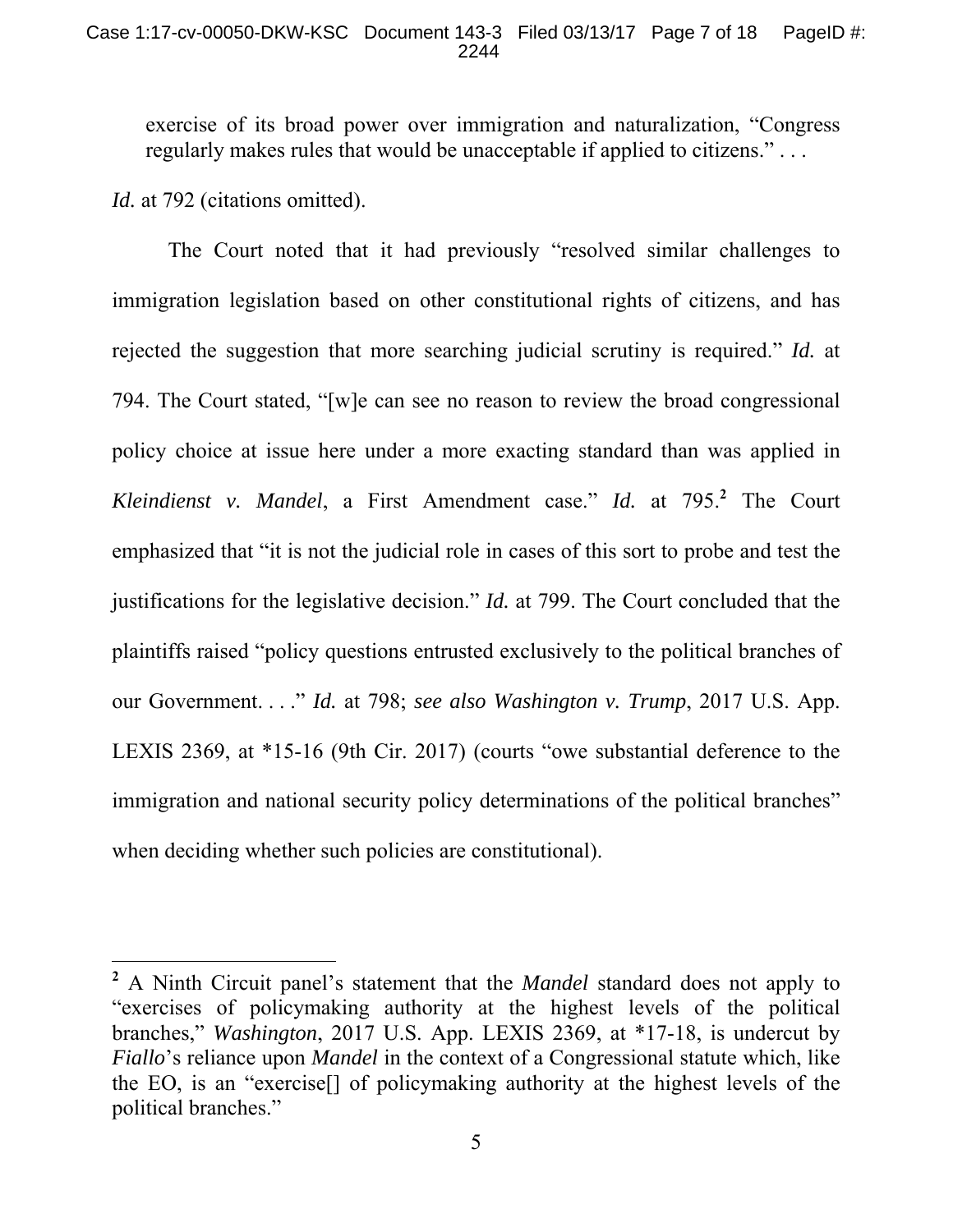#### Case 1:17-cv-00050-DKW-KSC Document 143-3 Filed 03/13/17 Page 8 of 18 PageID #: 2245

 In sum, the legality of executive orders related to immigration does not turn on a judicial guessing game of what the President's subjective motives were at the time; rather, *Mandel*, *Fiallo*, and other cases dictate that courts should rarely look past the face of such orders. The EO is valid under this standard. It is closely tethered to well-established discretionary powers vested in the Executive Branch by the Constitution and statute. The EO *temporarily* pauses entry into the United States of refugees under the USRAP as well as nationals of six unstable and/or terrorism-infested countries of particular concern, which were designated as such by the prior administration, for the legitimate secular purpose of allowing time for needed improvements to the immigration and refugee screening processes. The EO does *not* single out Muslims for disfavored treatment; to the contrary, the countless millions of non-American Muslims who live outside of the six countries of particular concern are not restricted by the EO. Neither does it limit its application to Muslims in the six designated countries; instead, it applies to all citizens of the six enumerated countries irrespective of their faith.

 Although it is well-established that litigants and courts should not be secondguessing the wisdom of, or evidentiary support for, the political branches' decision-making concerning immigration, Plaintiffs repeatedly do just that, positing that an order that seeks to effectively fight terrorism should be crafted differently than the EO. Dkt. #65-1 at 43-44. There is, however, ample justification

6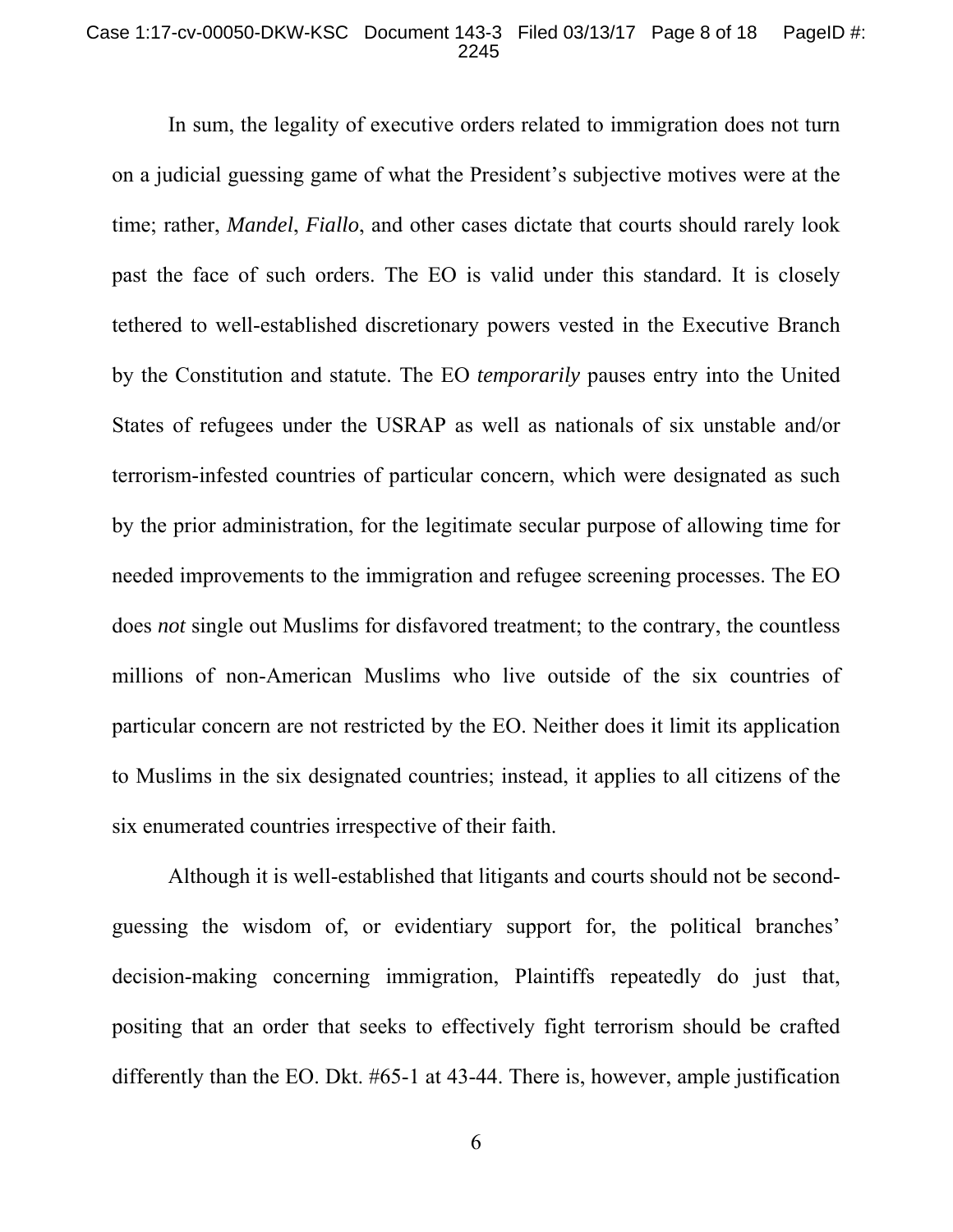for the determination of multiple administrations that the six designated countries pose a particular risk to American national security.**<sup>3</sup>** Plaintiffs' objection to the EO is a policy dispute that should be resolved by the political branches.

 The EO is similar in principle to the National Security Entry Exit Registration System ("NSEERS") implemented after the terrorist attacks of September 11, 2001, which was upheld by numerous federal courts. *Rajah v. Mukasey*, 544 F.3d 427, 438-39 (2d Cir. 2008) (citing cases). Under this system, the Attorney General imposed special requirements upon foreign nationals present in the United States who were from specified countries. The first group of countries designated by the Attorney General included Iran, Libya, Sudan and Syria, and a total of 24 Muslim majority countries and North Korea were eventually designated. *Id.* at 433 n.3. In one illustrative case, the Second Circuit

 $\overline{a}$ 

**<sup>3</sup>** *See, e.g.*, U.S. Dep't of State, *Country Reports on Terrorism 2015*, June 2016, https://www.state.gov/documents/organization/258249.pdf, at pp. 11-12 (discussing terrorism in Somalia), pp. 165-66 (describing Syria, Libya, and Yemen as primary theaters of terrorist activities), pp. 299-302 (designating Iran, Sudan, and Syria as state sponsors of terrorism); Dep't of Homeland Security, *United States Begins Implementation of Changes to the Visa Waiver Program* (Jan. 21, 2016), https://preview.dhs.gov/news/2016/01/21/united-states-beginsimplementation-changes-visa-waiver-program & *DHS Announces Further Travel Restrictions for the Visa Waiver Program* (Feb. 18, 2016), https://preview.dhs.gov/news/2016/02/18/dhs-announces-further-travelrestrictions-visa-waiver-program (explaining that most nationals of Visa Waiver Program countries who are also nationals of Iran, Sudan, or Syria, or who visited those countries or Libya, Somalia, or Yemen on or after March 1, 2011, are ineligible to be admitted to the U.S. under the Program).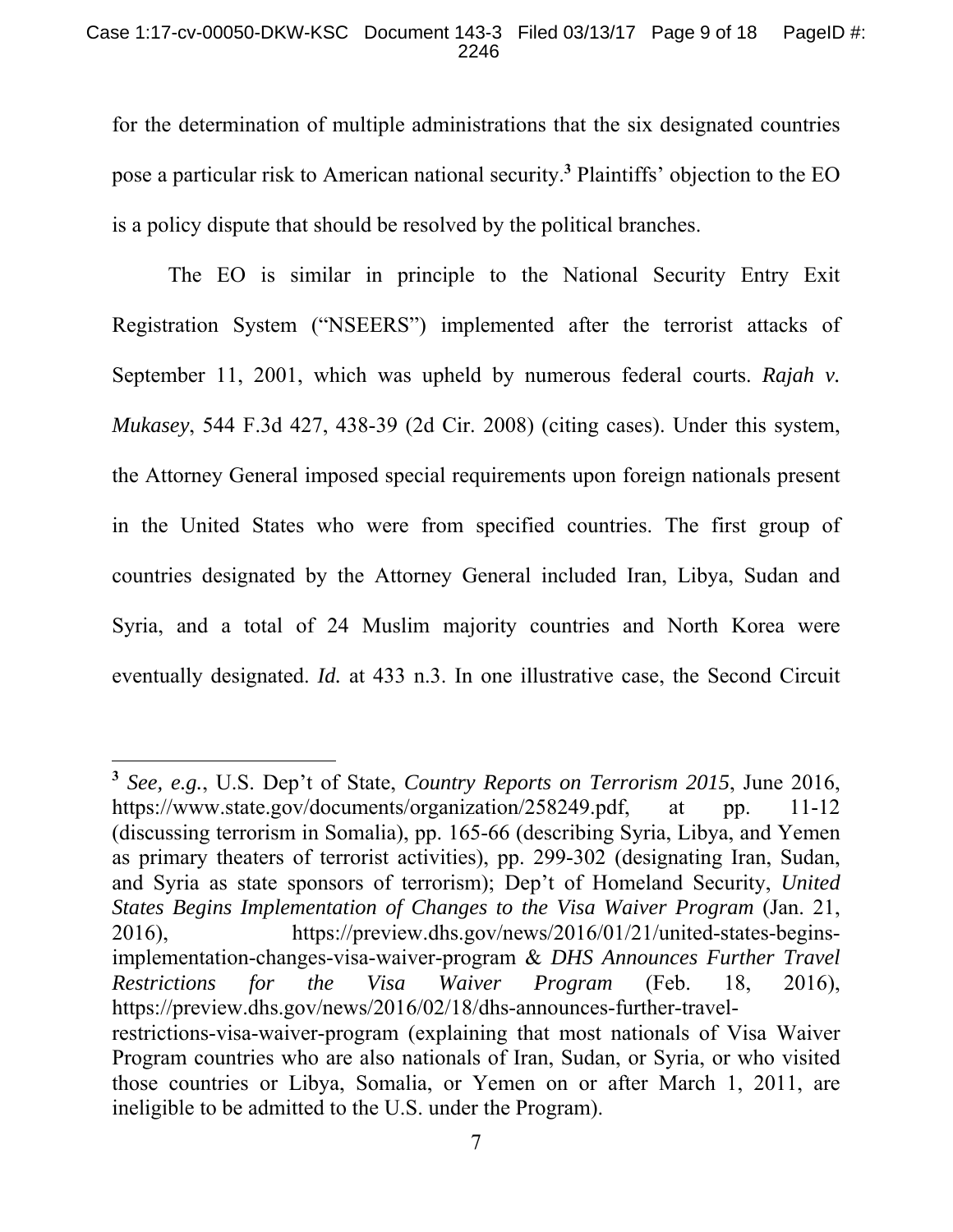rejected arguments that are strikingly similar to the arguments presented by

Plaintiffs here:

 $\overline{a}$ 

There was a rational national security basis for the Program. The terrorist attacks on September 11, 2001 *were facilitated by the lax enforcement of immigration laws.* . . . The Program was [rationally] designed to monitor more closely aliens from *certain countries selected on the basis of national security criteria*. . . .

To be sure, the Program did select countries that were, with the exception of North Korea, predominantly Muslim. . . . However, one major threat of terrorist attacks comes from radical Islamic groups. The September 11 attacks were facilitated by violations of immigration laws by aliens from predominantly Muslim nations. The Program was clearly tailored to those facts. . . . Muslims from non-specified countries were not subject to registration. Aliens from the designated countries who were qualified to be permanent residents in the United States were exempted whether or not they were Muslims. The program did not target only Muslims: non-Muslims from the designated countries were subject to registration. There is therefore no basis for petitioners' claim.

*Id.* at 438-49 (emphasis added). Similarly, the EO at issue here is constitutional.<sup>4</sup>

## **II. The Order is constitutional even under a traditional Establishment Clause analysis.**

Justice Breyer's controlling opinion in *Van Orden v. Perry*, 545 U.S. 677

(2005), observed that, "[w]here the Establishment Clause is at issue, tests designed

to measure 'neutrality' alone are insufficient." *Id.* at 698-99 (Breyer, J.,

<sup>&</sup>lt;sup>4</sup> The mere fact that the six countries of particular concern designated by the EO happen to have Muslim majority populations is not evidence of religious animus. Under this reasoning, the benefits that the government provides to military veterans would be rendered constitutionally suspect by the mere fact that approximately 85% of them happen to be male, even though there are many legitimate reasons for providing such benefits unrelated to any gender-based bias.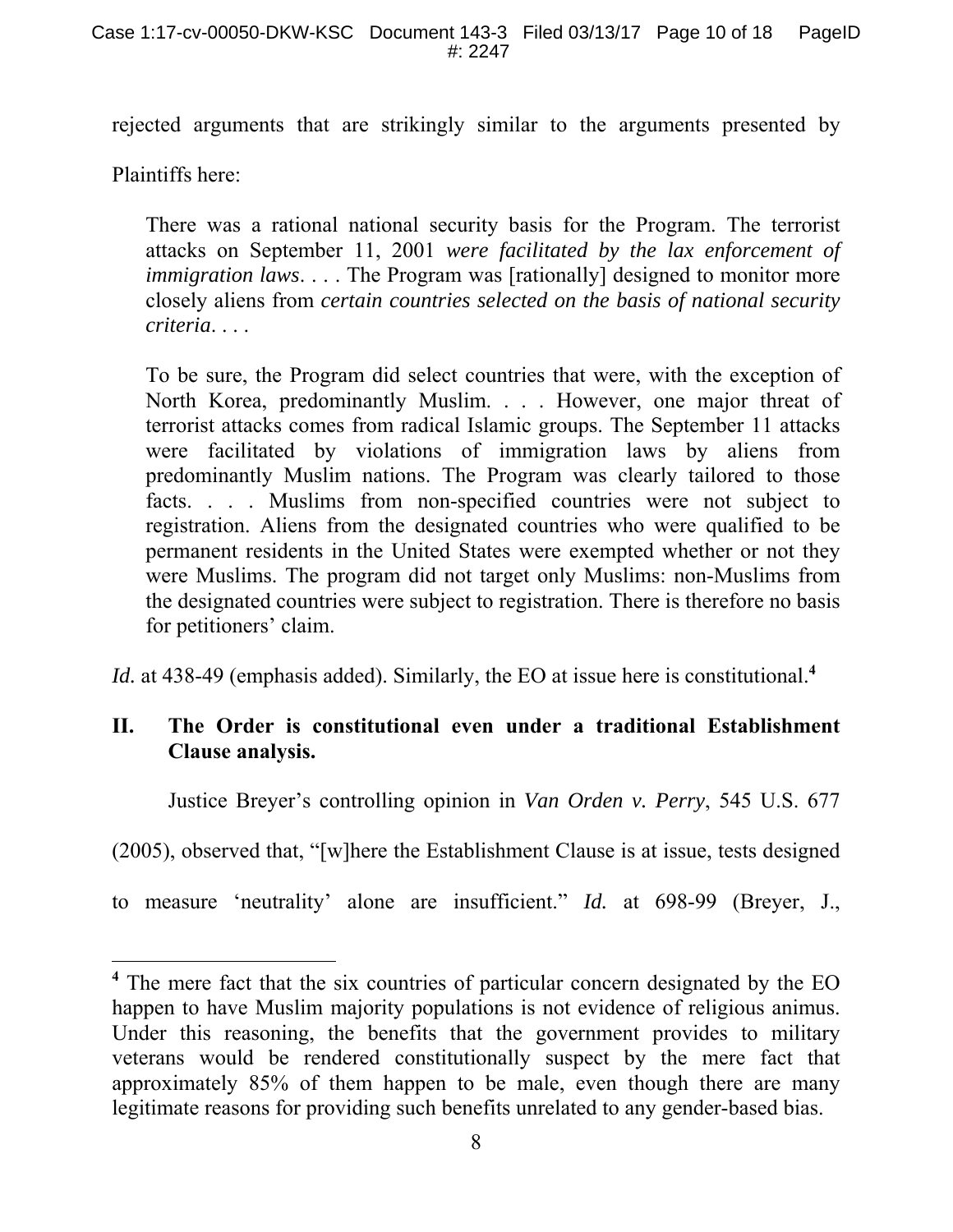concurring); *cf. Trunk v. City of San Diego*, 629 F.3d 1099, 1106-07 (9th Cir. 2011) ("[W]e do not apply an absolute rule of neutrality because doing so would evince a hostility toward religion that the Establishment Clause forbids."). Justice Breyer stated that, in "difficult borderline cases . . . I see no test-related substitute for the exercise of legal judgment . . . [which] must reflect and remain faithful to the underlying purposes of the [Religion] Clauses. . . ." *Id.* at 700. In this case, "the exercise of legal judgment" must take into account the deferential nature of judicial review of immigration-related actions such as the EO. Nevertheless, the EO is constitutional even under non-immigration-related Establishment Clause jurisprudence.

 The EO satisfies the "purpose prong" of *Lemon v. Kurtzman*, 403 U.S. 602, 612-13 (1971), which "asks whether the challenged government action has a secular purpose or was taken for 'the ostensible and predominant purpose of advancing religion.'" *Access Fund v. U.S. Dep't of Agric.*, 499 F.3d 1036, 1043 (9th Cir. 2007) (quoting *McCreary Cnty. v. ACLU*, 545 U.S. 844, 860 (2005)). As discussed previously, the EO's predominant purpose is protecting national security.

 Plaintiffs' Establishment Clause argument places enormous emphasis on the now-repealed prior executive order, while completely ignoring the significantly different substance of the EO that is actually at issue in this case. Dkt. #65-1 at 40- 45. Plaintiffs act as if it had been *conclusively established* that the prior order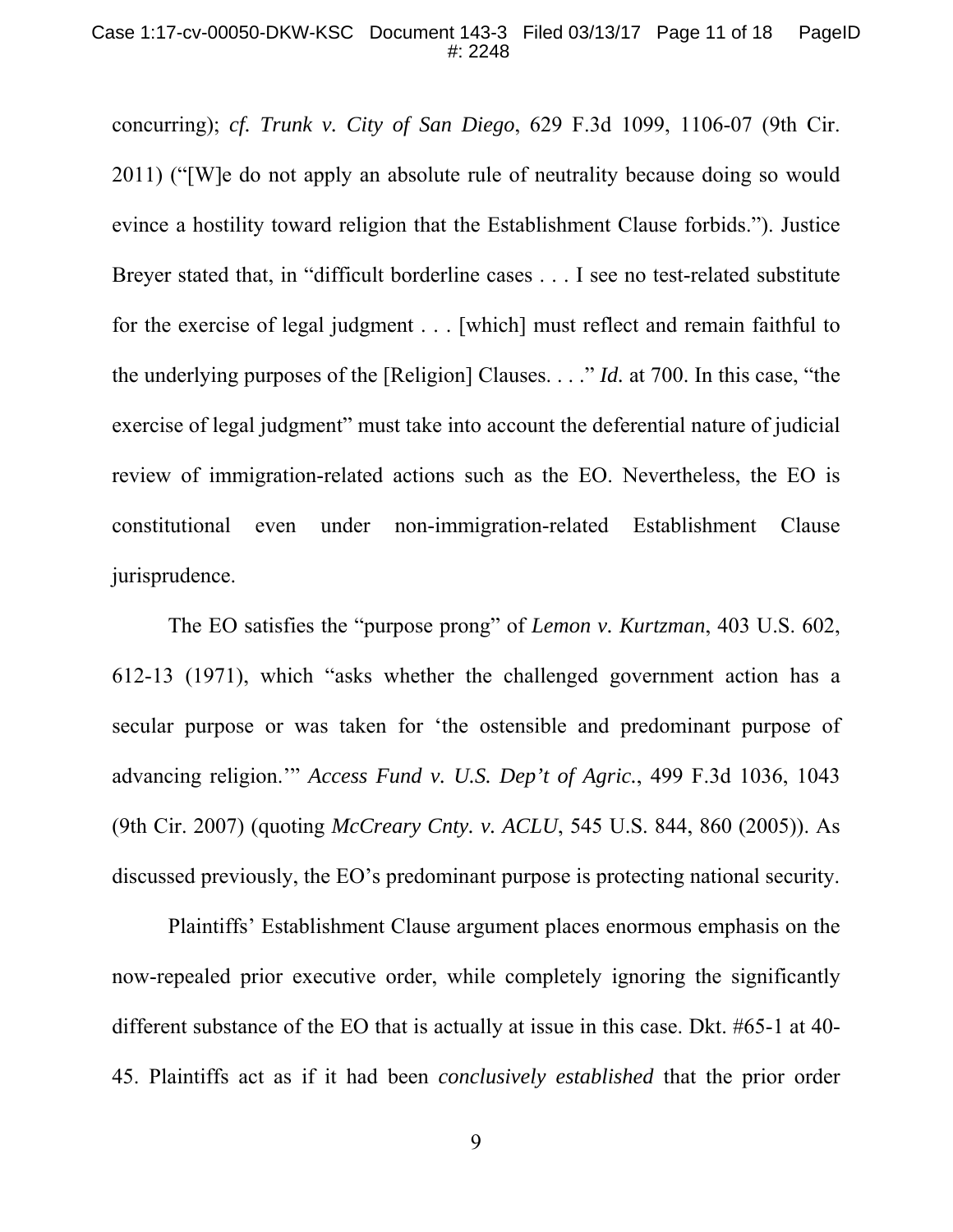violated the Establishment Clause, but that order was only considered on an extremely expedited basis in the context of requests for a TRO or preliminary injunction, and no appellate court decided the Establishment Clause issue. Although a Virginia district court issued a preliminary injunction against the nowrepealed order on Establishment Clause grounds, *Aziz v. Trump*, 2017 U.S. Dist. LEXIS 20889 (E.D. Va. 2017), a Massachusetts district court concluded that the same order did not discriminate against Muslims. *Louhghalam v. Trump*, 2017 U.S. Dist. LEXIS 15531, at \*13-14 (D. Mass. 2017). Furthermore, when the Ninth Circuit denied the President's emergency motion to stay a TRO, it held that the President was not likely to succeed on his *due process* argument, *Washington*, 2017 U.S. App. LEXIS 2369, at \*22-29, and merely noted in passing that the Establishment Clause claims "raise serious allegations and present significant constitutional questions" while "reserv[ing] consideration of these claims." *Id.* at \*31. As such, the disputed validity of the now-repealed order provides an incredibly thin reed upon which Plaintiffs have rested their Establishment Clause argument.

 Additionally, even if the prior order was inconsistent with the Establishment Clause, the Supreme Court has held that the government's "past actions" do not "forever taint any effort . . . to deal with the subject matter." *McCreary Cnty.*, 545 U.S. at 874; *see also ACLU of Ky. v. Rowan Cnty.*, 513 F. Supp. 2d 889, 897 (E.D.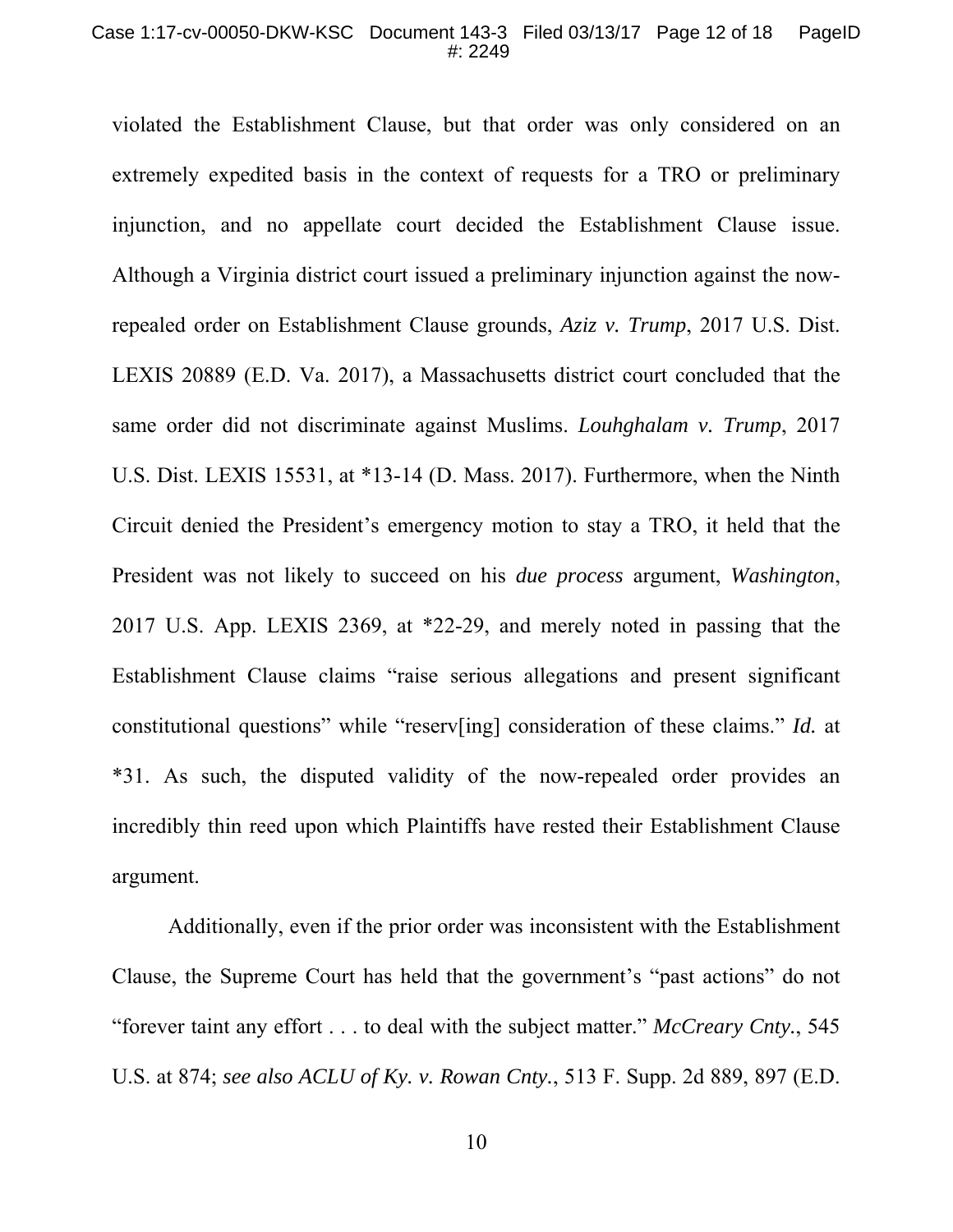Ky. 2007) (holding that, under *McCreary County*, a government actor that purportedly had "an overtly religious purpose in the past, may 'get it right' at some point in the future, based on 'genuine changes in constitutionally significant conditions'"); *ACLU v. Schundler*, 168 F.3d 92, 105 (3d Cir. 1999) (Alito, J.) ("The mere fact that Jersey City's first display was held to violate the Establishment Clause is plainly insufficient to show that the second display lacked 'a secular legislative purpose,' or that it was 'intended to convey a message of endorsement or disapproval of religion.'") (citations omitted); *Roark v. S. Iron R-1 Sch. Dist.*, 573 F.3d 556 (8th Cir. 2009) ("Another reason we reject the district court's *Lemon* analysis is that its emphasis on past practice and the views of individual Board members would preclude the District from ever creating a limited public forum in which religious materials may be distributed in a constitutionally neutral manner. . . . [S]chool officials must remain free to experiment in good faith with new policies.").

 The Ninth Circuit illustrated this point in *Kong v. Scully* when it upheld statutory amendments that permitted Medicare and Medicaid payments for the nonmedical care of individuals who reject medical services for religious reasons. 341 F.3d at 1134. The only existing entities that qualified for such payments were Christian Science sanatoria that promoted spiritual healing. A previous provision that expressly applied only to Christian Scientists had been struck down in an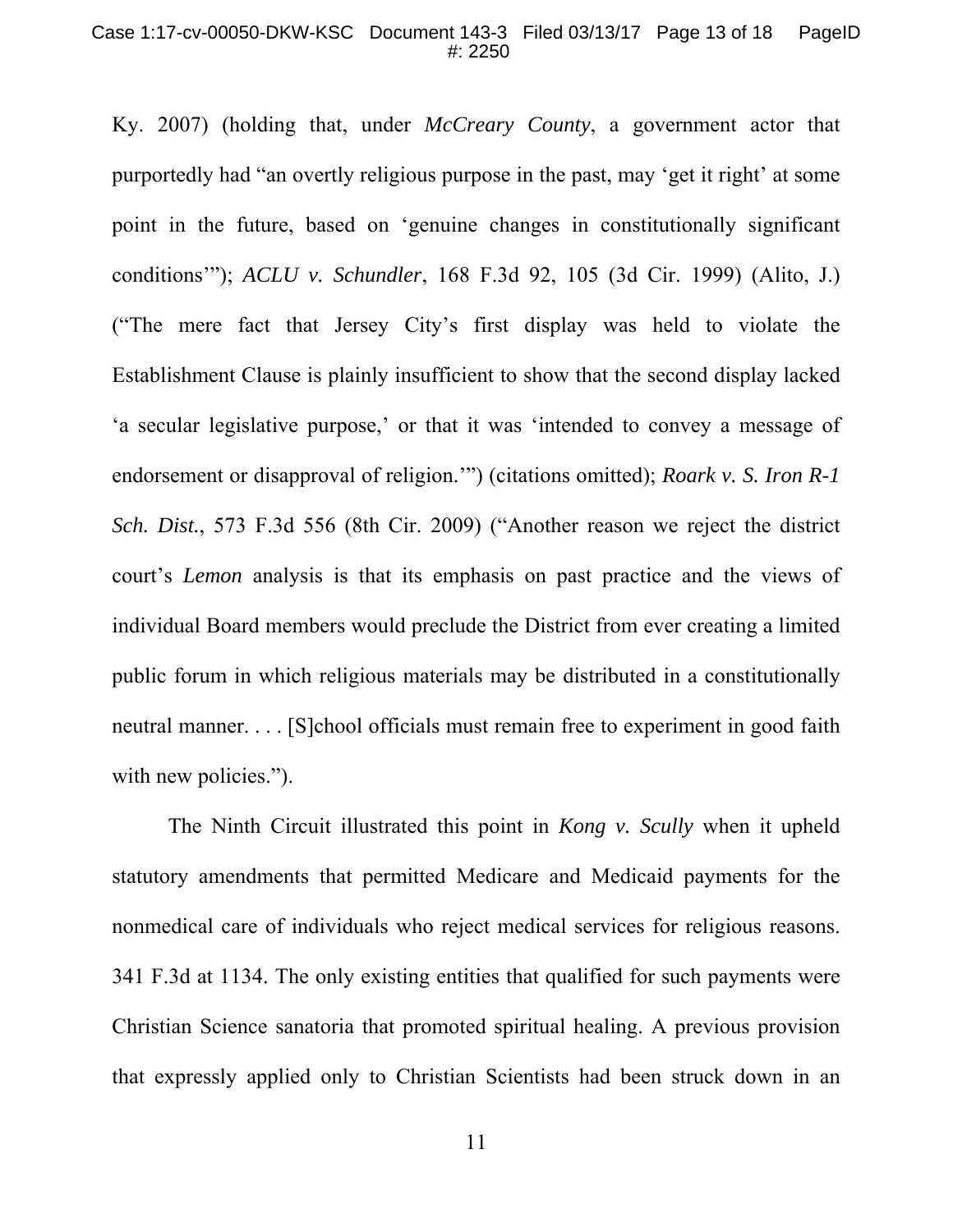earlier case. *Id.* at 1137. Nevertheless, the Ninth Circuit upheld the modified provisions. *Id.* at 1140-41.

 Similarly, the fact that enforcement of the now-repealed order—which was substantively different from the present EO in numerous ways—was preliminarily enjoined on an expedited basis does not support Plaintiffs' position here. Contrary to *McCreary County*'s admonition, Plaintiffs posit that the existing EO (and presumably any hypothetical future immigration-related orders issued by the current President) are irredeemably tainted by the alleged subjective, predominantly anti-Muslim intent of the President and his surrogates. Dkt. #65-1 at 40-45. Here, however, the many substantive differences between the prior order and the existing EO constitute "genuine changes in constitutionally significant conditions" that cured any actual or perceived Establishment Clause deficiencies. *See McCreary Cnty.*, 545 U.S. at 874.

 Moreover, Plaintiffs' attempt to sidestep the EO's obvious secular purposes by focusing on miscellaneous comments made by then-candidate Trump, or one of his advisors, is flawed for at least three reasons. First, Plaintiffs have misapplied precedent that states that the primary purpose inquiry concerning statutes may include consideration of the "plain meaning of the statute's words, enlightened by their context and the contemporaneous legislative history [and] the historical context of the statute . . . and the specific sequence of events leading to [its]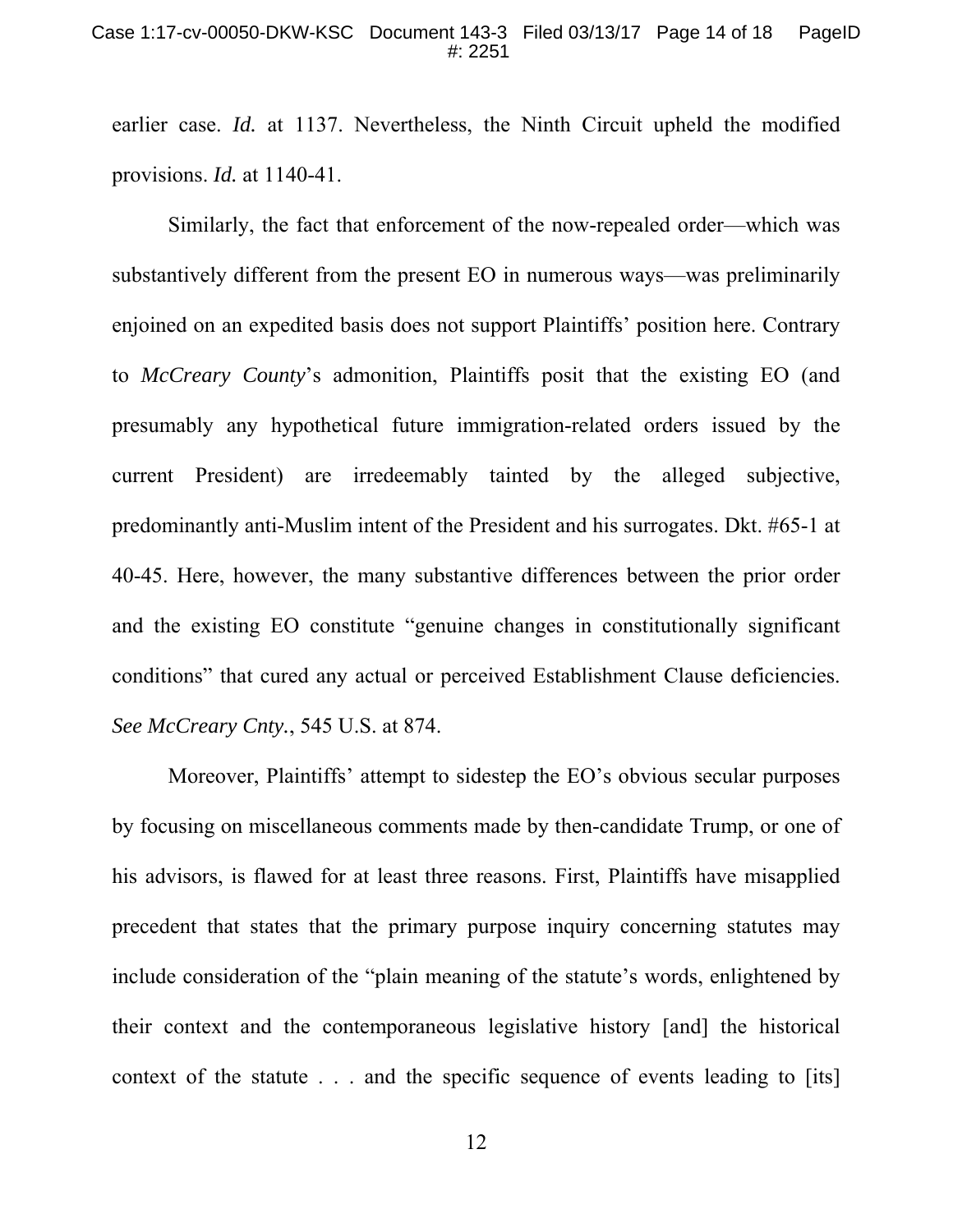passage." *McCreary Cnty.*, 545 U.S. at 862; *see also id.* (noting that the primary purpose inquiry is limited to consideration of "the 'text, legislative history, and implementation of the statute,' or comparable official act") (citation omitted). Clearly, comments made, or actions taken, by a private citizen while a candidate for public office (or his or her advisors) *while on the campaign trail* are not "official" *government* acts, and do not constitute "*contemporaneous* legislative history." *See id.* Indeed, "one would be naive not to recognize that campaign promises are—by long democratic tradition—the least binding form of human commitment." *Republican Party of Minn. v. White*, 536 U.S. 765, 780 (2002).

 Second, Plaintiffs posit that there have been no "genuine changes in constitutionally significant conditions" that would justify upholding the EO because the President "has pointed to . . . no evidence that *his motives* have changed." Dkt. #65-1 at 44 (emphasis added). This analysis is flawed because "what is relevant is the legislative purpose of *the statute*, not the possibly religious motives of *the legislators* who enacted the law." *Bd. of Educ. v. Mergens*, 496 U.S. 226, 249 (1990) (plurality op.) (emphasis added). Plaintiffs ask this Court to engage in the kind of "judicial psychoanalysis of a drafter's heart of hearts" that is foreclosed by Supreme Court precedent. *McCreary Cnty.*, 545 U.S. at 862.

 The EO, on its face, serves secular purposes, and no amount of rehashing of miscellaneous campaign trail commentary can change that. A foray into the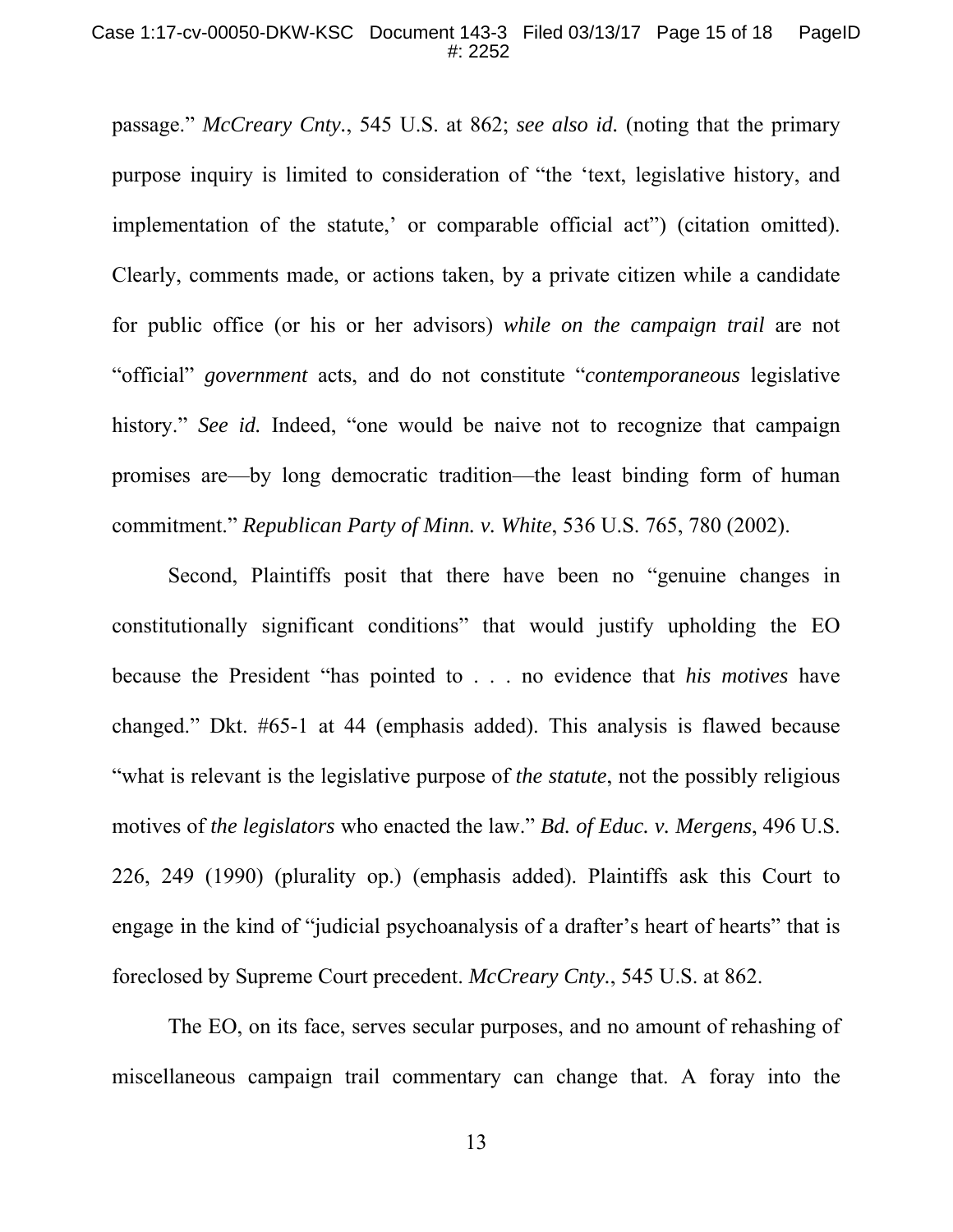#### Case 1:17-cv-00050-DKW-KSC Document 143-3 Filed 03/13/17 Page 16 of 18 PageID #: 2253

malleable arena of legislative history is not a *requirement* in all Establishment Clause cases; to the contrary, courts "must defer to [the government's] stated reasons if a 'plausible secular purpose . . . may be discerned from the face of the statute,'" which is the case here. *Trunk*, 629 F.3d at 1108 (quoting *Mueller v. Allen*, 463 U.S. 388, 394-95 (1983)); *see also Wallace v. Jaffree*, 472 U.S. 38, 74 (1985) (O'Connor, J., concurring) (inquiry into the government's purpose should be "deferential and limited").

 One illustration of Plaintiffs' flawed attempt to concoct a predominantly religious purpose for the EO is their suggestion that a presidential policy advisor's statement that the EO "is designed to accomplish 'the same basic policy outcome for the country' as the first [order], while merely correcting 'a lot of very technical issues that were brought up by the court" constitutes evidence that the existing EO is really a wolf in sheep's clothing. Dkt. #65-1 at 42. Rather than being some sort of smoking gun, however, this comment merely suggests that the existing EO was narrowly crafted to address concerns raised during litigation over the prior order, with the secular goal of protecting national security in mind. Addressing actual or perceived flaws in previous iterations of a law or policy, in order to bolster the likelihood that it will be upheld in litigation, is itself a valid secular purpose. *See, e.g., Rowan Cnty.*, 513 F. Supp. 2d at 904 (in Establishment Clause cases, changing a policy in "an attempt to avoid litigation . . . is an acceptable purpose").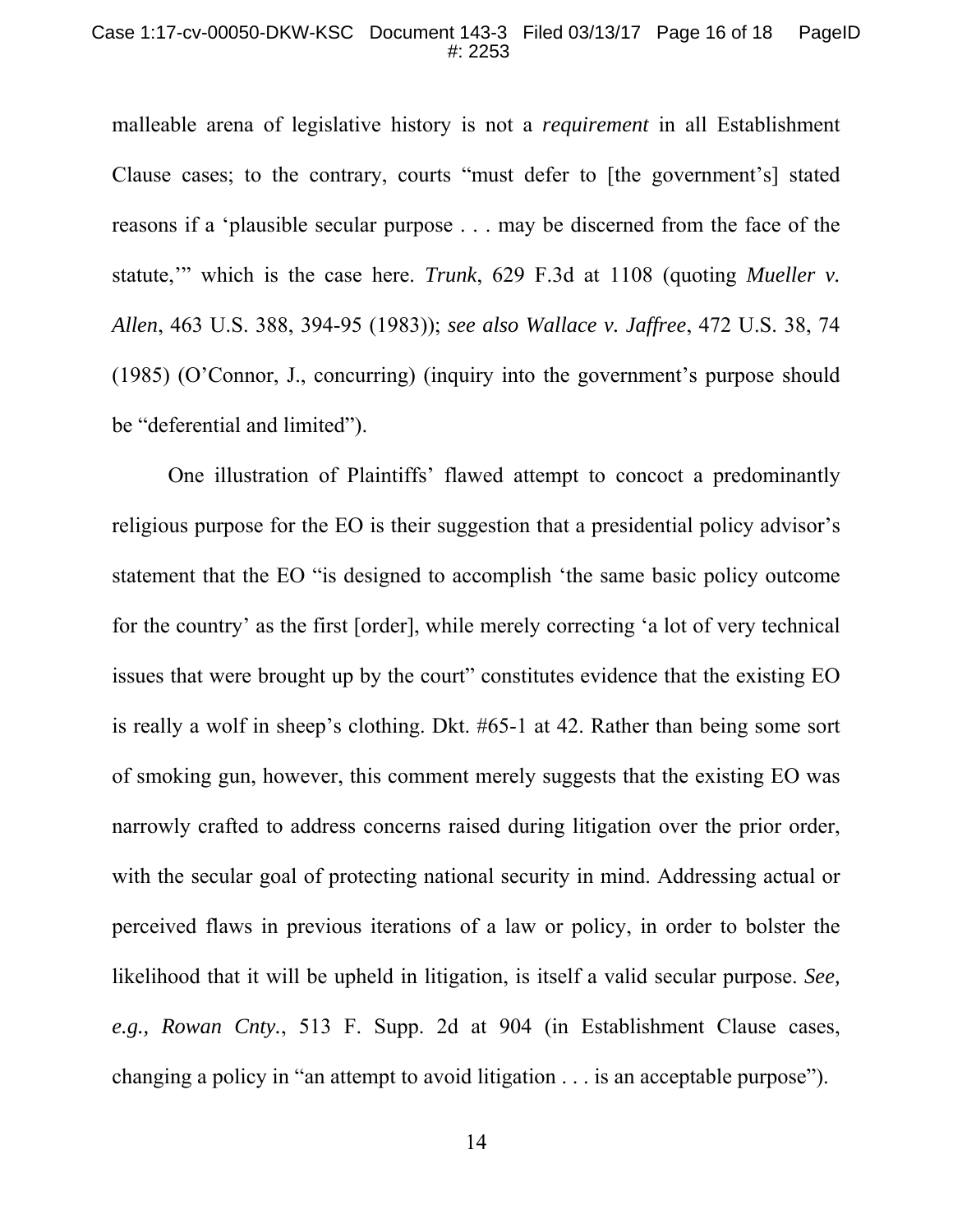#### Case 1:17-cv-00050-DKW-KSC Document 143-3 Filed 03/13/17 Page 17 of 18 PageID #: 2254

 Finally, the mere suggestion of a possible religious or anti-religious motive, mined from past comments of a political candidate or his supporters, and intermixed with various secular purposes, is not enough to doom government action (along with all subsequent attempts to address the same subject matter). "[A]ll that *Lemon* requires" is that government action have "*a* secular purpose," not that its purpose be "*exclusively* secular," and a policy is invalid under this test only if it "was motivated *wholly* by religious considerations." *Lynch v. Donnelly*, 465 U.S. 668, 680-81 & n.6 (1984) (emphasis added); *see also Van Orden*, 545 U.S. at 703 (Breyer, J.) (upholding government action that "serv[ed] a mixed but primarily nonreligious purpose"); *Bowen v. Kendrick*, 487 U.S. 589, 602 (1988) ("[A] court may invalidate a statute only if it is motivated wholly by an impermissible purpose."). The EO clearly serves secular purposes and, therefore, it satisfies *Lemon*'s purpose test.

#### **Conclusion**

 Plaintiffs' suggestion that adopting their flawed Establishment Clause analysis would be "perfectly consistent with the deference owed to the Executive in the national security and immigration context" is simply untenable in light of Supreme Court jurisprudence. Dkt. #65-1 at 45. The EO falls well within the President's broad discretion, provided by constitutional and statutory authority. Plaintiffs' motion should be denied.

15